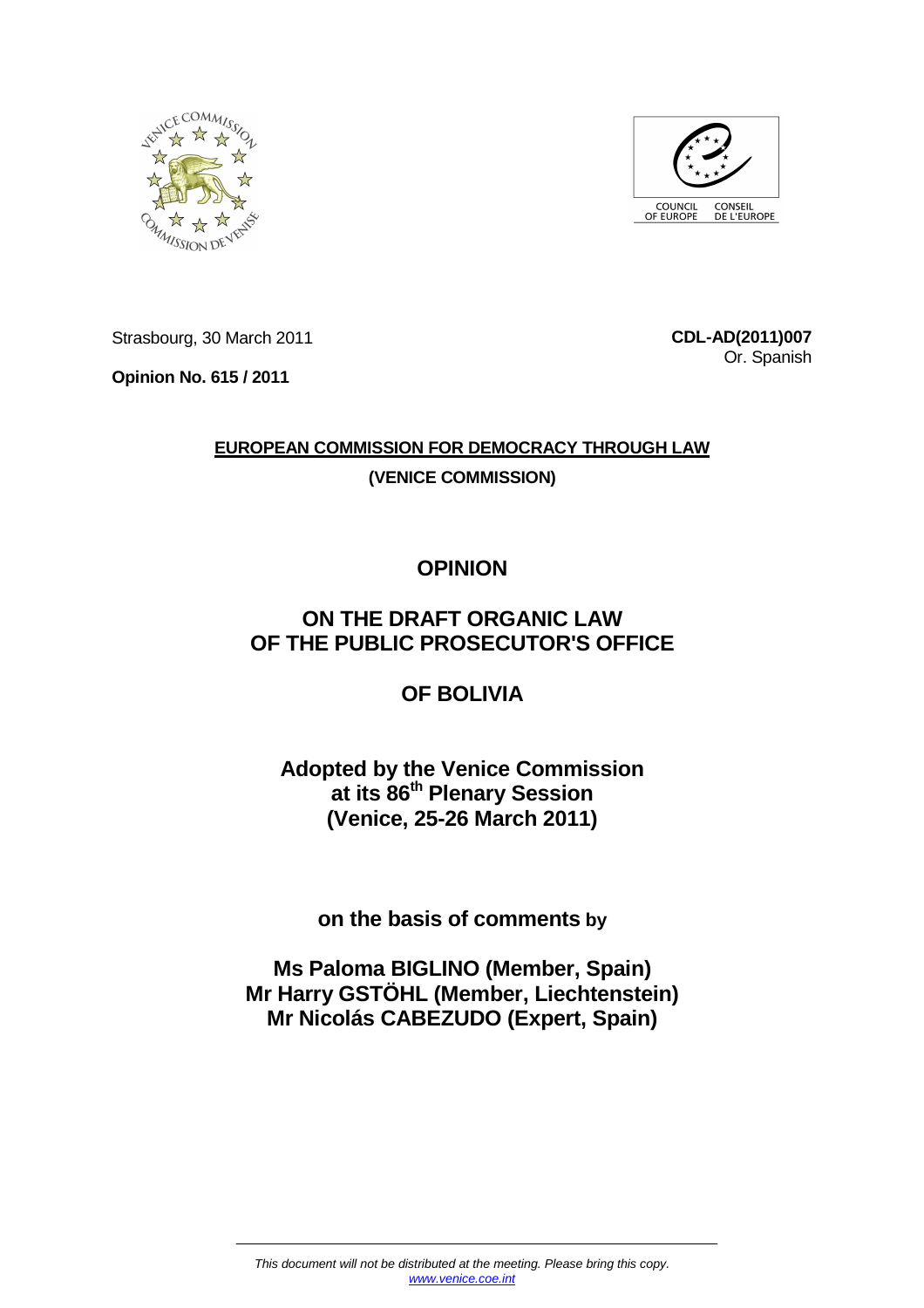## Table of contents

| 7. Titles IV and V: Investigative bodies and human resources (Articles 100 to 133) 11           |
|-------------------------------------------------------------------------------------------------|
| 8. Titles VI and VII: Disciplinary, administrative, economic and financial provisions (Articles |
|                                                                                                 |
|                                                                                                 |
| 12                                                                                              |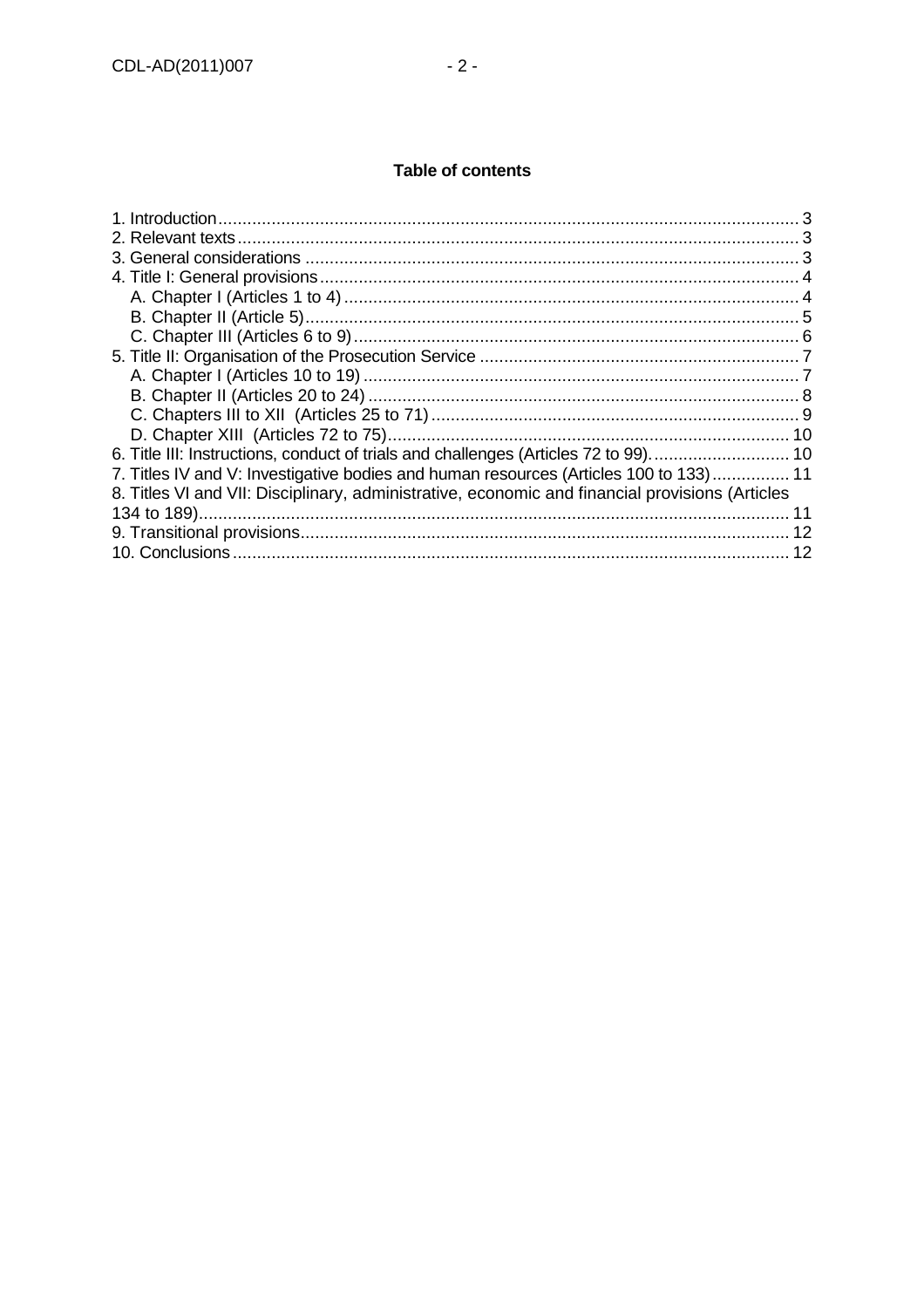## **1. Introduction**

1. By letter dated 9 February 2011 the Vice-Minister for Justice and Fundamental Rights of Bolivia, Mr Nelson Marcelo Cox Mayorga, requested the European Union Delegation in Bolivia to forward a request for an opinion on the draft Organic Law of the Public Prosecutor's Office.

2. This request was forwarded to the Venice Commission by Mr Ivo Hoefkens for the European Union Delegation in La Paz, on 10 February 2011. The preliminary draft Law was prepared by the Ministry of Justice in conjunction with the State Prosecutor General, the Plural Justice Commission of the Chamber of Deputies of the Plurinational Legislative Assembly of Bolivia with the participation of civil society.

3. The Venice Commission invited Ms Paloma Biglino, Mr Nicolás Cabezudo and Mr Harry Gstöhl to act as rapporteurs for the drawing up of this Opinion. On 24 February 2011 the Venice Commission forwarded a number of preliminary comments on the preliminary draft Law to the Ministry of Justice of Bolivia, based on the comments by the experts.

4. After an exchange of views with Mr Nelson Marcelo Cox Mayorga, Vice-Minister for Justice and Fundamental Rights of Bolivia and Mr Mario Uribe Melendres, Prosecutor General of Bolivia, the present opinion was adopted by the Venice Commission at its  $86<sup>th</sup>$ plenary session (Venice,25-26 March 2011).

## **2. Relevant texts**

5. A series of texts exists reflecting international protective standards concerning the role of public prosecutor's offices which have created a wealth of relevant recommendations and guidelines. Although some of the texts used are European, others are international. The following were used, among others:

- United Nations 1990 Guidelines on the Role of Prosecutors;
- Recommendation Rec (2000) 19 of the Committee of Ministers of the Council of Europe on the Role of Public Prosecutors in the Criminal Justice System;
- 1999 International Association of Prosecutors Standards of Professional Responsibility and Statement of the Essential Duties and Rights of Prosecutors;
- 2009 Bordeaux Declaration of the Consultative Council of European Judges and of the Consultative Council of European Prosecutors on Relations between Judges and Prosecutors in a Democratic Society.

6. At its plenary session in December 2010 the Venice Commission adopted a report on European standards as regards the independence of the judicial system: part II- The Prosecution service (CDL-AD(2010)040). The case law of human rights courts such as the Inter-American Court of Human Rights will be kept in mind in drawing up the present Opinion.

## **3. General considerations**

7. The draft Law submitted to the Venice Commission for consideration is a well structured text that expresses in a consistent form the principles set out in the Constitution. It has highly positive elements such as the defence of victims' rights (which is derived, inter alia, from the general principles included in Article 4, third paragraph, Article 5.10, Article 32, paragraphs 6, 9, 13, 14 and 16, Article 92 and Articles 113 to 115), the obligation to state reasons for the decisions made and inform the victim of his/her rights (Article 24), together with the principles of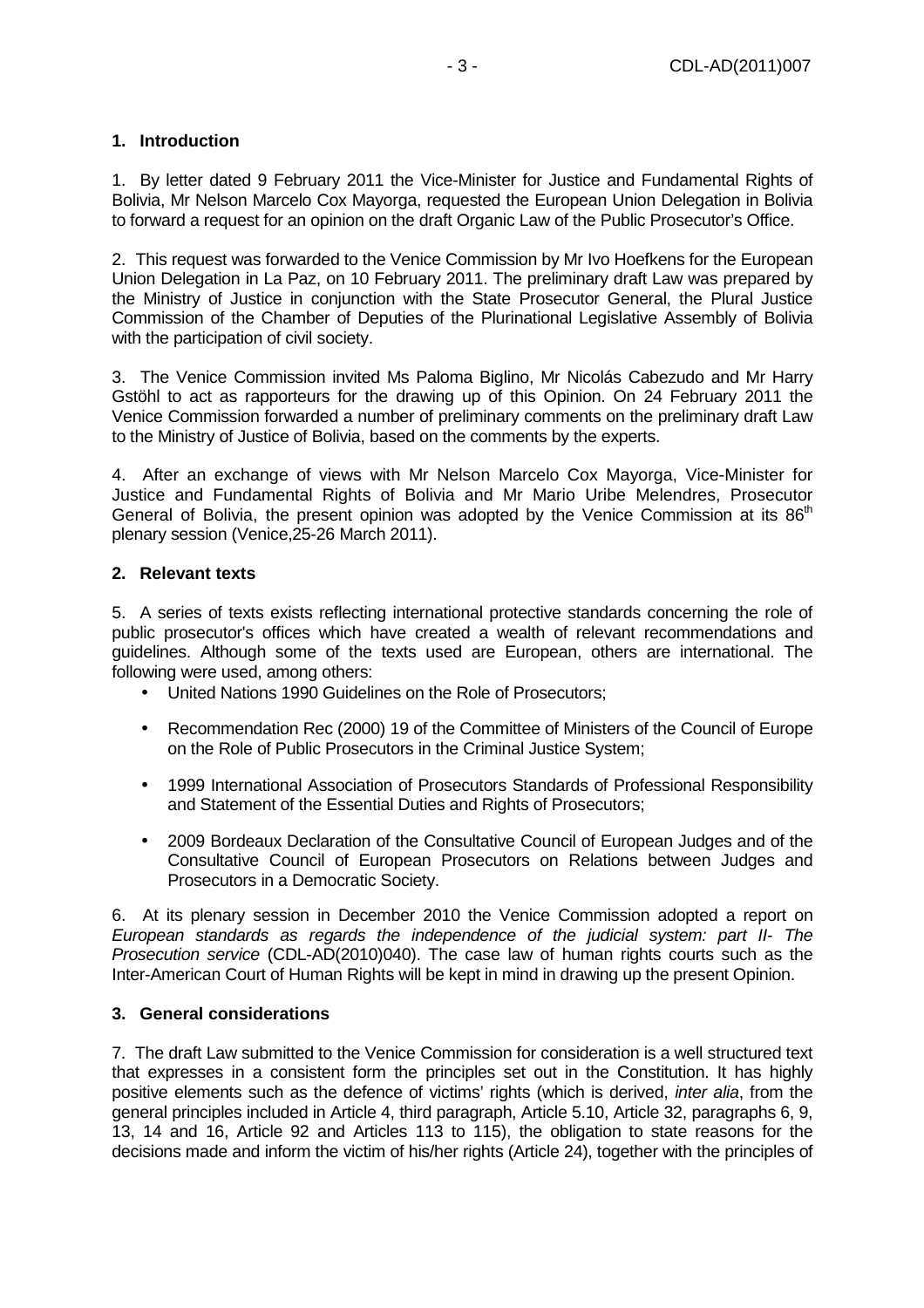professionalism and independence of public prosecutors through security of tenure (Article 123).

8 Nevertheless, from a general perspective, the draft Law deals with a wide range of matters and establishes complex and very detailed rules on the status of the Public Prosecutor's Office. Some of them could have been covered by implementing byelaws instead of appearing with such great detail in the draft Law. Furthermore, the Public Prosecutor's Office appears to be an institution with very extensive powers and a complex organisation requiring abundant funds. The draft Law thus shows a number of shortcomings which are not in line with international standards, chiefly as regards independence in the selection of prosecutors, the powers they enjoy, the composition of the National Council of the Public Prosecutor's Office and immunities. Some of the safeguards introduced to ensure the autonomy of the public prosecutor's office, plus specifically the sources of its financial autonomy and the transitional provisions governing the current holders of the posts concerned, should be subject to further revision.

## **4. Title I: General provisions**

## **A. Chapter I (Articles 1 to 4)**

9. The general principles covered in the first chapter contain highly positive elements. For example, the openness towards international law, which aligns this draft Law with international treaties and agreements, is a very satisfactory aspect that can lead to increased international co-operation in the prosecutors' field of action (e.g. see Article 5.12, together with the possibility of entering into agreements with other institutions and bodies in this area regardless of nationality - Article 23.32 - or pursuant to the independence of the Public Prosecutor's Office - Article 4.21). Bolivia is also a party to the American Convention on Human Rights and has accepted the contentious jurisdiction of the Inter-American Court of Human Rights. All this shows the important and very positive role attributed to treaties, especially in the human-rights field.

10. Likewise, the principles in Article 4, especially the provision in paragraph 6 on the functional, administrative and financial autonomy of the Public Prosecutor's Office, as well as the recognition in paragraph 22 of the concept of independence of the Public Prosecutor's Office, which may not receive instructions or be subject to interference in the exercise of its functions, are to be welcomed. The Venice Commission has pronounced itself on this point in its report on European Standards as regards the Independence of the Judicial System, Part II - The Prosecution Service, which states in paragraph 22:

"Therefore, the Commission focuses on methods to limit the risk of improper interference, which range from conferring independence on a prosecutor, subject to such powers of review, inspecting or auditing decisions as may be appropriate, to the prohibition of instructions in individual cases, to procedures requiring any such instructions to be given in writing and made public. In this connection the existence of appropriate mechanisms to ensure the consistency and transparency of decisionmaking are of particular importance."<sup>1</sup>

11. In its report, the Venice Commission notes the current tendency to organise a more independent Public Prosecutor's Office, which is not subordinate to the Executive. External independence is a key element in the functions of a public prosecutor's office and entails a requirement for non-interference by the Executive in individual cases affecting the prosecutors' work (this is in line with what is also said in Article 7.11). The preliminary draft Law clearly

 $\overline{a}$ 

<sup>1</sup> CDL-AD(2010)040.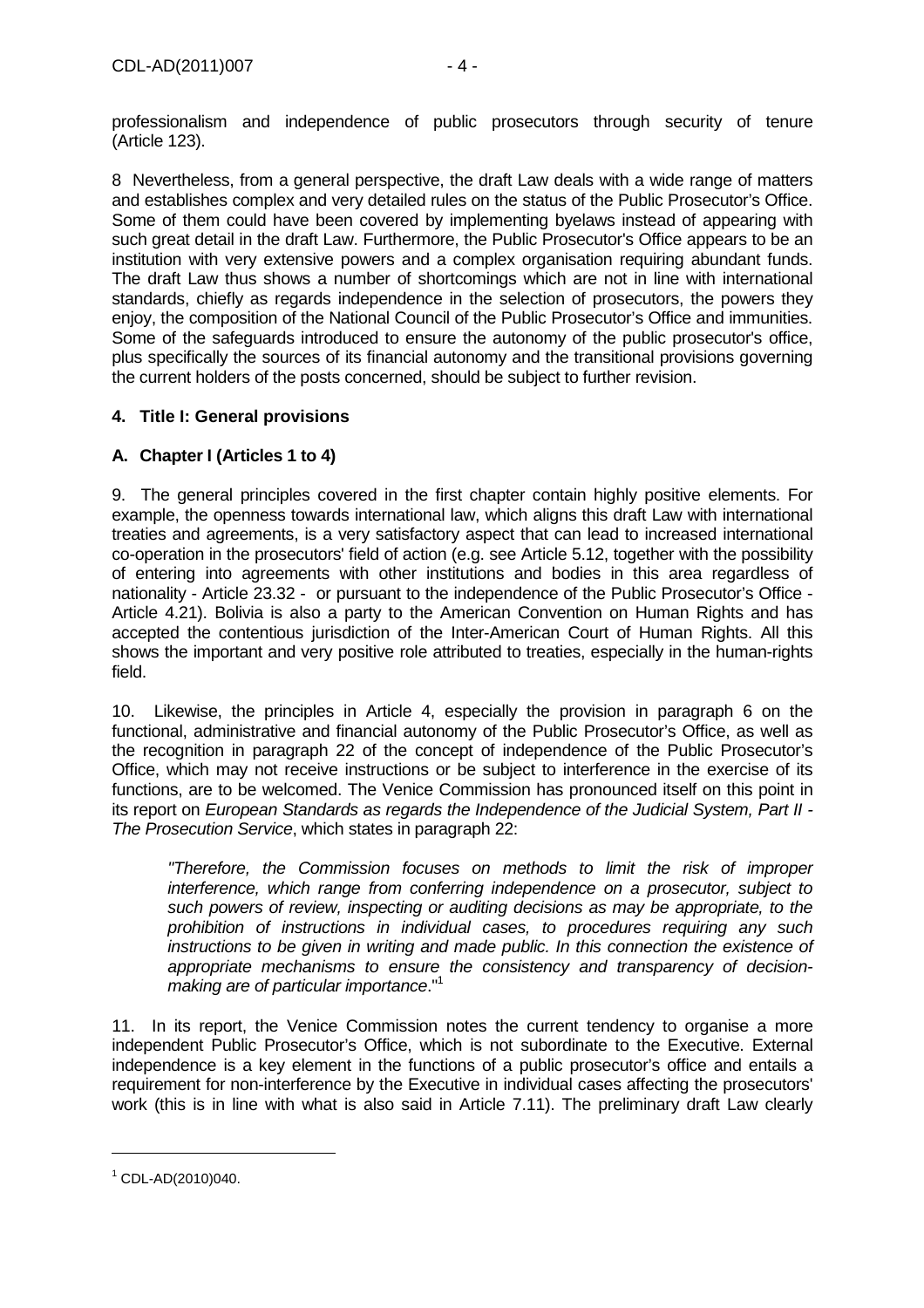affirms the external independence of the Bolivian Public Prosecutor's Office and is therefore in line with current trends in most democracies.

12. The provision in paragraph 10 of Article 4 is also to be welcomed. It affirms the necessity to protect the police, prosecutors, witnesses and experts, which is a unique precondition for establishing an efficient public prosecutor's office and fighting impunity. The introduction in items 13 and 14 of Article 4 of the concept of juridical pluralism and interculturalism is also very positive, in which cultural, institutional and linguistic diversity are factors to be borne in mind under the Constitution and international law. Normative diversity, also mentioned in the Article, must not result in the unequal application of the law or discriminatory results (see the statements on this point in connection with Article 11).

13. Nevertheless, this first chapter also contains a number of provisions that present difficulties. Article 2.II states that the Chamber of Deputies of the Plurinational Legislative Assembly will be able to bring charges against, among others, judges of the highest courts, including the Constitutional Court, the State Prosecutor General and the Deputy Prosecutor General, for offences committed in the exercise of their functions. This provision creates a direct threat of politicisation of the system by leaving the charge in the hands of the Chamber of Deputies which, despite having great political legitimacy, is not a judicial body and may decide not to proceed with a trial for purely political reasons. Clearly, the State Prosecutor General, the Deputy Prosecutor General and the judges of higher courts must be publicly accountable for their actions, but a decision to bring or not to bring charges should lie with the Public Prosecutor's Office and not with the Executive or Legislative. If the charge were brought by the Public Prosecutor's Office, the Chamber of Deputies might exercise a veto corresponding to its political function and in that case society would be informed about the whole debate. The right to a fair and public hearing resulting from, among others, Article 8 of the American Convention on Human Rights and Article 14 of the United Nations International Covenant on Civil and Political Rights must be respected.

14. It is very positive that Article 4 sets out a number of genuine functional and organisational principles, such as legality, responsibility, objectivity, autonomy, unity and hierarchy. However, these principles appear to be mixed up with other ideas which are more in the nature of general objectives of the activity of the Public Prosecutor's Office and of the institutional system as a whole (protection of society, respect for juridical pluralism and cultural diversity, promotion of due process and legal certainty). Furthermore, the same Article covers other provisions such as operating rules (no charge for services, speed, control of prosecutor's office resolutions, confidentiality, respect for one's own decisions). It would perhaps be advisable to separate the various types of rules from the principles, in order to be in line with the terminology of Article 225 of the Constitution.

## **B. Chapter II (Article 5)**

15. Article 5 of the draft Law is devoted entirely to the functions of the Public Prosecutor's Office, which are too comprehensive. Although Article 225.1 of the Constitution provides that the Public Prosecutor's Office "will defend the legality and general interests of society", the draft Law should define the functions of prosecutors limiting them to the field covered by the exercise of criminal proceedings (which appear at the end of Article 225.1 of the Constitution). Paragraph 1 of Article 5 should therefore be qualified so as to state, as the Venice Commission has pointed out on several occasions, that the exercise of public-prosecutor functions should focus mainly on the criminal-law field. Although the Commission agrees with the Consultative Council of European Prosecutors, which has provided that "there are no common international legal norms and rules regarding tasks, functions and organisation of prosecution service outside the criminal-law field" and that "it is the sovereign right of the state to define its institutional and legal procedures of realisation of its functions on protection of human rights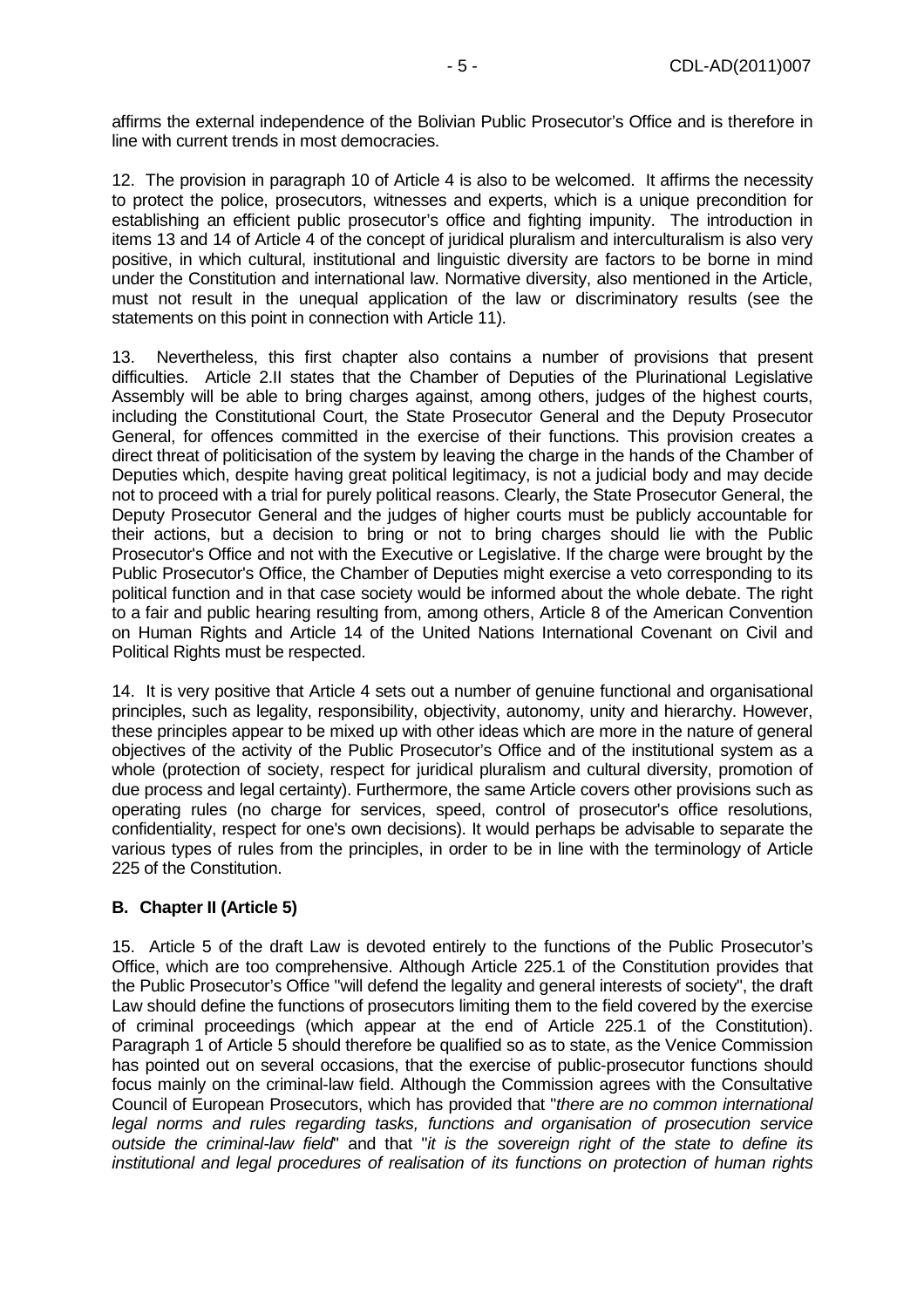and public interests... $i^2$ , experience in other countries has shown that a conflict of interest may arise between the bringing of a criminal action and that of a civil action.<sup>3</sup>

16. Given these considerations, the third paragraph provides that the Public Prosecutor's Office shall bring class actions and other constitutional actions. Likewise the sixth paragraph lays down that the Public Prosecutor's Office shall be a party in any matter relating to protection of "the person, interests, assets, constitutional rights and safeguards of women, children, adolescents, young people, elderly people, adults lacking legal capacity, the disabled, the poor and the absent". Although covered by the Constitution and by the Law on the Constitutional Court, the Law on the Public Prosecutor's Office in Moldova, which was the subject of an Opinion by the Venice Commission, contained a very similar provision. In that case, the Commission stated that since prosecutors represent the interest of the State, it appears that they may not be the most suitable parties for discharging these functions<sup>4</sup>. In its Report on European Standards as regards the Independence of the Judicial System, Part II - the Prosecution Service, the Commission also stated that "... when the prosecutor has to act against the state, claiming for example social benefits on behalf of such vulnerable persons, he or she would be in a clear situation of conflict of interest between the interest of the state, which the prosecutor represents, and the interest of the individual he or she is obliged to defend. This position of the Venice Commission to restrict the task of prosecutors to the criminal field however does not rule out other powers performed by prosecutors, like representing the financial interests of the state where such a conflict of interests cannot be expected."<sup>5</sup>

17. Further to the previous statement, the seventh paragraph also lays down overly broad functions for the Public Prosecutor's Office. The Prosecutor General should not have the function of coordinating and taking an active part in actions of civil society and private bodies. Civil society requires freedom from the state and should not work under state control; the exercise by the Prosecutor General of preventive-style oversight of civil society action, even if it were only consultative in nature, can deter civil society from its activities.

18. The fourth paragraph of Article 5 should make it clear that orders given to the police and investigative bodies by prosecutors should be subject to judicial control. This paragraph corresponds to Article 102 of the draft Law, which mentions that police and investigative body operations must be subject to judicial control, not just control by prosecutors.

19. Paragraph 13 deals with the question of the application of indigenous justice. The Public Prosecutor's Office should ensure that indigenous justice is applied with full respect for human rights and for trial rights.

20. Paragraph 17 makes the Public Prosecutor's Office responsible for overseeing human rights in prisons, hostels, psychiatric and health centres, which are all tasks that would seem more appropriate for the Ombudsman than for the Public Prosecutor's Office. Paragraph 18 also grants prosecutors direct powers in the immigration field, which are outside the scope of prosecutors, except for the prosecution of criminal offences in this area.

## **C. Chapter III (Articles 6 to 9)**

21. Article 6 sets out the obligation to co-operate with the Public Prosecutor's Office by making those who refuse to do so criminally responsible. It should be remembered that the Public

 $^5$  Para. 83.

 2 Opinion No 3 (2008) on the Role of Prosecution Services outside the Criminal Law Field, para. 31.

<sup>&</sup>lt;sup>3</sup> See in this connection the Opinions of the Venice Commission on the Public Prosecutor's Office in Moldova (CDL-AD(2008)019, para. 30) and Ukraine (CDL-AD(2009)048).

<sup>4</sup> CDL-AD(2008)019, para. 30.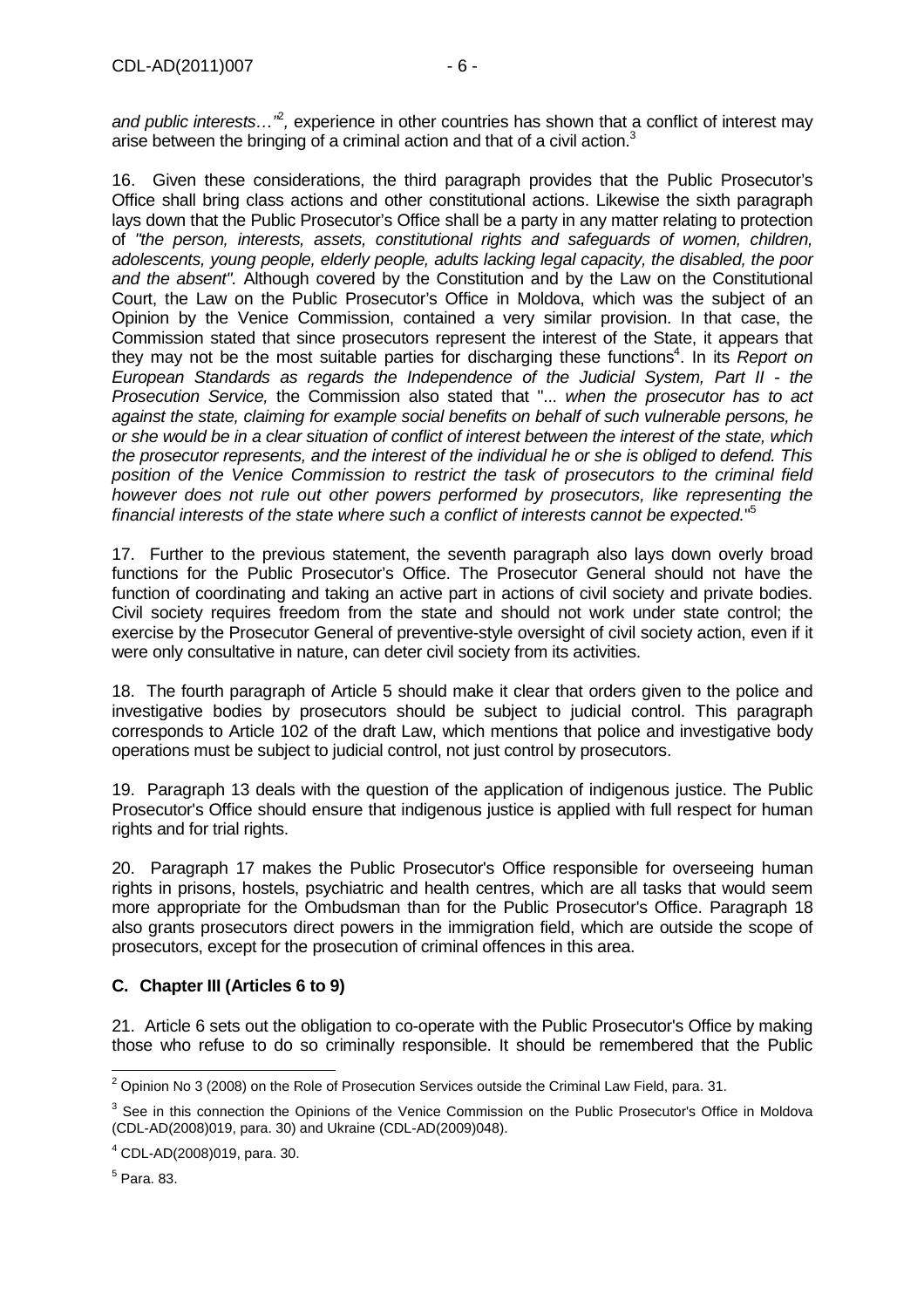Prosecutor's Office's activities may jeopardise certain fundamental rights such as privacy, the confidentiality of communications, right to the protection of personal data etc. A proper balance between the different rights must be established by appropriate judicial control.

22. Article 7 entitled "Institutional co-operation" should define relations between the Public Prosecutor's Office and other state bodies more clearly. In the first paragraph, the Office appears to be on the same level as legislative, executive and judicial bodies, while at the same time the latter can also issue general instructions, although it is not stated which bodies - Executive or Parliament – can do so. Likewise, the third paragraph, which appears to suggest that the Public Prosecutor's Office may receive instructions from private parties and bodies, is not clear. This Article should clearly indicate the relations between the Office and other bodies.

23. The second paragraphs of Articles 8 and 9 provide for the possibility of the exercise of certain functions by departmental prosecutors. Inclusion of these provisions in this chapter may cause confusion about the powers and functions of departmental prosecutors, the rules and competences of whom are defined in Title II, Chapter III of the Preliminary Draft. Their deletion from this section and inclusion in the appropriate chapter are therefore recommended.

24. Article 4.19 deals positively with the confidentiality question, with particular reference to the special protection of children. However, Article 4.19.II is too broad. The presumption of innocence must be safeguarded and therefore it must not be publicised that someone is being investigated before a charge is brought.

## **5. Title II: Organisation of the Prosecution Service**

## **A. Chapter I (Articles 10 to 19)**

25. The internal organisation of the Public Prosecutor's Office appears highly complex. Five types of prosecutor are listed: the Prosecutor General and his/her Deputy, the Departmental Prosecutor and his/her Deputy, Senior Prosecutors, Subject Prosecutors and Assistant Prosecutors. It is recommended that the system be simplified and made more accessible and less expensive in terms of organisation.

26. Among the qualifications for becoming a prosecutor in Article 11, the requirement to be a professional lawyer (third paragraph) should be clarified to show whether this means all law graduates or only those who have been advocates and are registered with the bar. The profession of prosecutor should be open to all those who have followed law studies satisfactorily, have passed the necessary prosecutor examinations and had the necessary training.

27. The fourth paragraph of Article 11 stipulates the requirement to "speak at least two official languages" without specifying the level of knowledge required. Prosecutors already working as such should be allowed time to learn the second language. In addition, the second language concerned may not always be used in a specific case, because another language than that learned may be required. It seems therefore difficult to guarantee the right to use local languages, as set out in Article 32.23 or Article 63 of the preliminary draft Law.

28. Article 12, which stipulates who can appoint prosecutors at each level, grants excessive powers to the Prosecutor General, who can appoint departmental prosecutors, senior prosecutors and specialised subject prosecutors. No limit is imposed on that power nor is any measure introduced to curb it. The Venice Commission recommends that the Prosecutor General operates on the basis of recommendations by the National Council of the Public Prosecutor's Office<sup>6</sup>.

 6 CDL-AD(2010)040, op.cit, para. 48.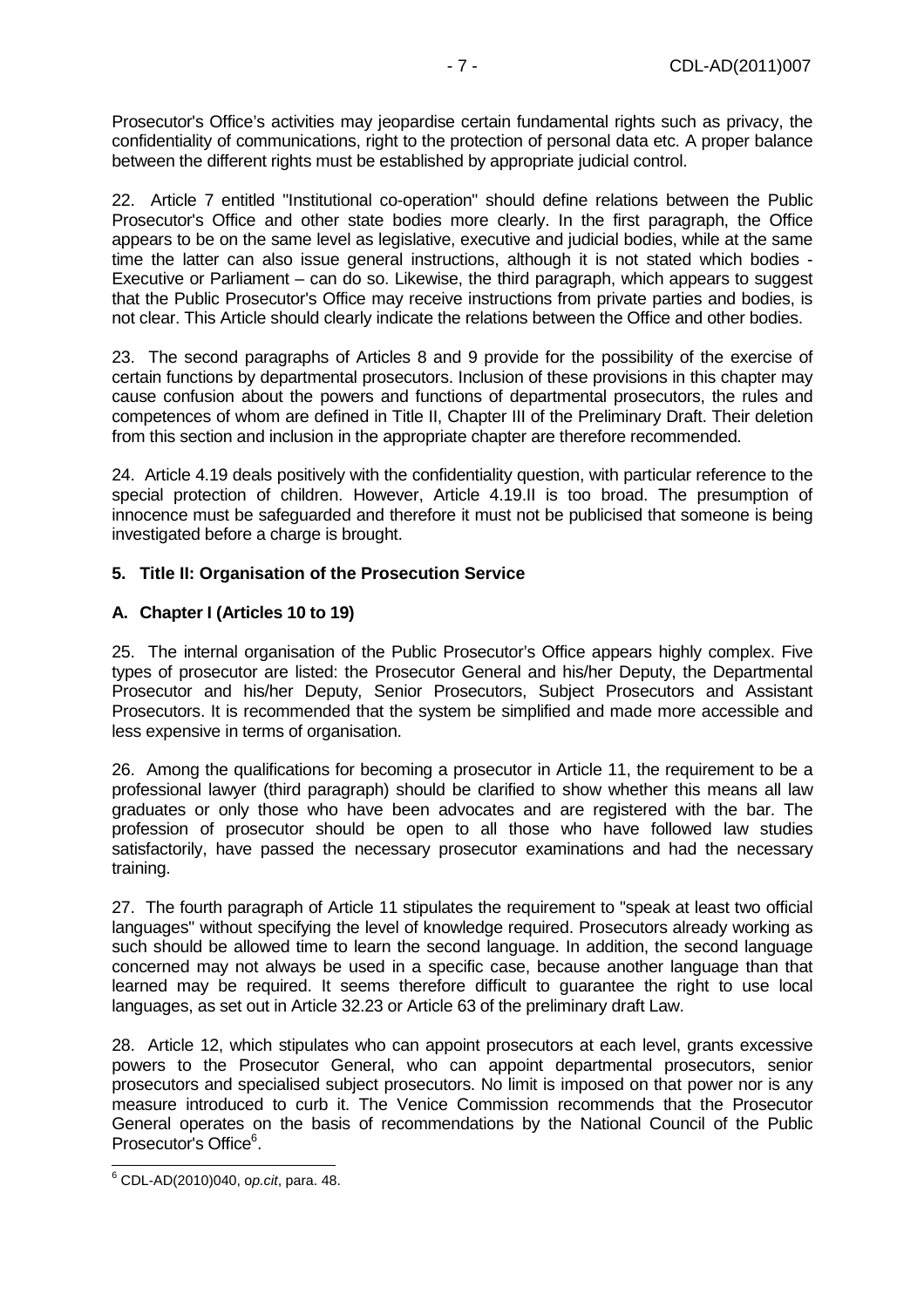29. Article 17 covers the question of immunities. The first paragraph provides for extensive immunity, which prohibits all arrest except in cases of flagrante delicto. The Venice Commission has always recommended to limit the immunities granted to judges and prosecutors, stating that "[P]rosecutors should not benefit from a general immunity, which could even lead to corruption, but from functional immunity for actions carried out in good faith in pursuance of their duties.<sup>7</sup>"

30. The fourth paragraph of Article 17 has no connection with the question of immunities but regulates the reporting of disturbances and possible interference by other public authorities. This issue is unconnected to immunities but because of its importance it should appear in a separate article.

31. The possible cases of dismissal covered in Article 18 raise a problem in paragraph 6, which provides that dismissal may be the outcome of "receiving a definitive report of 'unsatisfactory' for the post in question following the performance assessment for public prosecutors". This is a factor which should be regulated with greater precision to prevent it becoming a route for undue interference and impartiality. The competent authority should be specified, together with the circumstances in which these grounds may be applied. Otherwise the paragraph should be deleted.

32. Article 19 on substitutes should also contain clear and systematic criteria, which show who the substitutes are in each case. For example, they could be prosecutors with longer experience in the post (and put Article 49.II of the preliminary draft Law on the same line).

## **B. Chapter II (Articles 20 to 24)**

33. For the sake of order and consistency, it would be advisable to complement in this chapter the constitutional provisions concerning the appointment and personal status of the State Prosecutor General. It should be stressed, for example, that the Legislative Assembly elects him/her by a majority of two thirds of the members present: a measure vaguely touched on by the draft Law in Article 12 and covered only indirectly for the election of the Deputy Prosecutor General. Stress should also be placed on the requirements laid down in the Constitution for eligibility for the post, namely a public announcement and a report on the applicant's professional ability. Furthermore, it would be advisable for the requirements in Article 21 to be in line with those set out in Article 227.2 of the Constitution.

34. Chapter II on the State Prosecutor General contains certain repetitions which are unnecessary and should be deleted. For example, Article 21, which partly repeats the requirements in Article 11, should be streamlined and clearly indicate the specific requirements for State Prosecutor General. The same remark applies to Article 22, which partly repeats Article 18 and should be deleted to avoid confusion.

35. Article 23 sets out the Prosecutor General's competences, which are extremely extensive and may result in an excessive concentration of power in the Prosecutor General's hands. Regarding paragraph 21 of the same Article, the 5-day period allowed seems too short and, although speed is an essential element of every trial depending on the characteristics and complexity of the case, a longer period may be necessary.

 7 CDL-AD(2010)040, para. 61.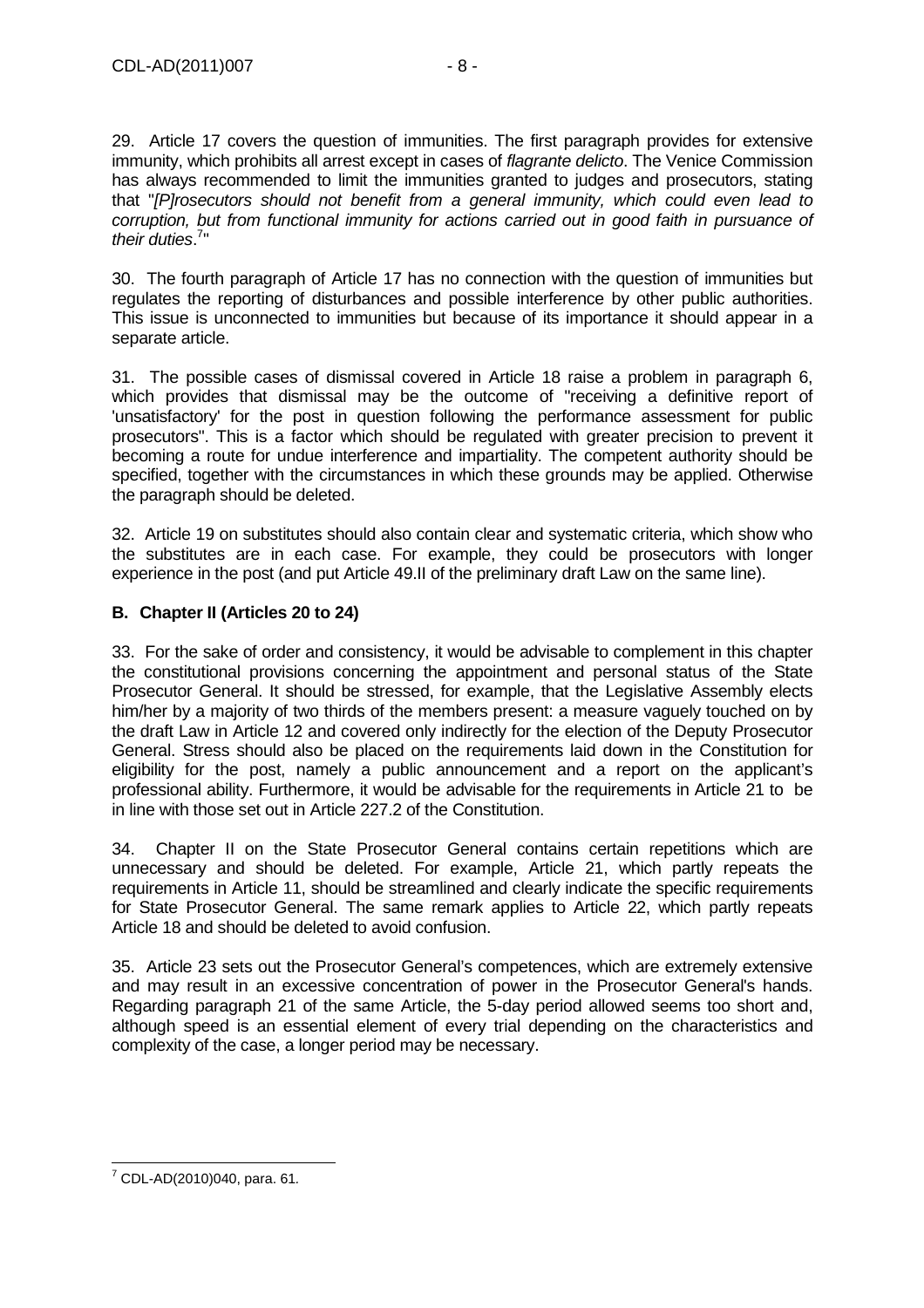## **C. Chapters III to XII (Articles 25 to 71)**

36. Articles 29 and 31 on senior prosecutors and subject prosecutors respectively repeat the general requirements for becoming a prosecutor covered in Article 11 and should therefore disappear or indicate only the specific eligibility requirements of such posts. The second paragraph of Article 29 also provides for the necessity to "have a special interest in any branch of law". This should be clarified and its implications clearly explained.

37. As regards the powers of senior prosecutors set out in Article 30, the second paragraph should not be used to disregard final judgments, and appeals for extraordinary retrial should be subject to strict conditions. The third paragraph allows senior prosecutors to plead before the Supreme Court in "constitutional-privilege proceedings". This concept should be clarified to explain the difference between such proceedings and those brought before the Constitutional Court. As regards 'subject prosecutors', Article 31 indicates as one of their chief functions, in addition to criminal actions, the bringing of 'popular actions'. This is also the case with specialised subject prosecutors (Article 34.1). As provided by Article 97 of the Law on the Constitutional Court, not only any party but also the Public Prosecutor's Office has the legal capacity to bring such an action. The scope of this action and the risk of creating a judicial overload by exercising it make it inadvisable to grant legal capacity to several levels of the Public Prosecutor's Office as this needs to be used consistently and in a coherent and centralised fashion.

38. The second paragraph of Article 33 refers to the possibility of the departmental prosecutor ordering the setting up of a "Board of Prosecutors" to assess the progress of the investigation and see how the case is going. The role of this board and the reason for setting it up, together with the number of members composing it, are not very clear: would members be able to take compulsory joint decisions or only make recommendations and suggestions on routine matters and operations? This should be made clear in the draft Law.

39. As regards specialised subject prosecutors, the division of tasks and functions between them and subject prosecutors is rather confusing, as shown by Article 35. Once again, it appears unnecessary to have two bodies rather than just one, with the resulting risk of duplicating activities, not mentioning the additional budgetary cost involved. Article 36 provides for a duty to inform the "National Specialised Unit Co-ordinator", a post the regulations of which are set out in Article 57. He/she is appointed directly by the Prosecutor General, but it is not clearly stated whether this national co-ordinator may have access to all types of information and how consistency is ensured not only for specialised topics, but also from the general viewpoint . This question should be regulated more clearly. Likewise his/her ability to "assess" cases should be limited by law to avoid partiality.

40. Numerous welcomed references are made throughout the draft Law to respect the principle of non-discrimination. However, certain questions should be avoided. For example, the second paragraph, relating to the procedure for electing the Deputy Prosecutor General, proposes in Article 43 that where the holder of the post is a man, the woman who received the most votes will be the Deputy and vice versa. The necessary respect for the principle of equality and non-discrimination must be combined, however, with the need for respect for and legitimacy of the person occupying the post. The number of votes should therefore be the chief criterion, not just being of one or the other gender. Situations should be avoided where a person having received fewer votes gets the post for simply being a man or a woman, since doing so could undermine the confidence placed by society in such an important post. It is therefore recommended gender balanced lists be drawn up and that the Prosecutor General and his/her Deputy be elected from the list which has received the most votes.

41. Article 65 provides that every Prosecution Service have an office responsible for data processing, statistics and the follow-up of cases which is responsible for data handling,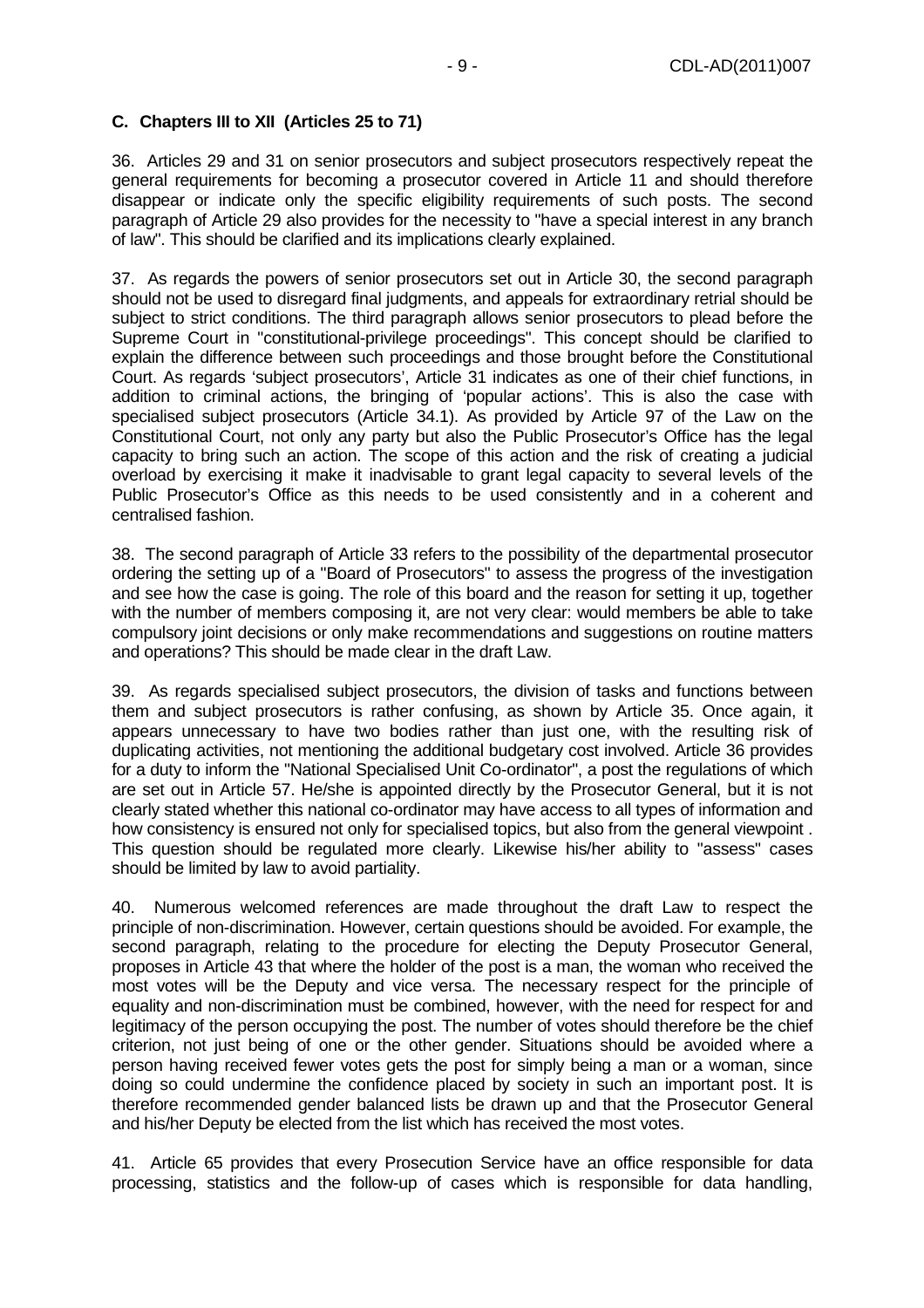registration and centralisation and the transmission of such data to other bodies. No reference is made to personal-data protection or to respect for the rights of victims and accused persons in this field, a question which should be dealt with in this section.

## **D. Chapter XIII (Articles 72 to 75)**

42. The composition of the National Council for the Public Prosecutor's Office, which is regulated in Article 72, also presents problems. It is currently composed exclusively of prosecutors. The President is the State Prosecutor General, followed by the departmental prosecutors and subject prosecutors; the only non-prosecutor member is the Director of the Disciplinary Proceedings.

43. The Venice Commission has compared many systems and has always considered that where such a type of council exists – its establishment is not an obligation - it should be composed not only of prosecutors but also of other actors such as lawyers or legal academics from appropriate branches of law<sup>8</sup>. The composition of the National Council for the Public Prosecutor's Office should not grant unduly large internal powers to the public prosecutors, which would prevent them from being publicly accountable and their actions should be transparent.

44. Article 74 regulates the functions of the National Council for the Public Prosecutor's Office, but none of them allow it to issue compulsory decisions (in this draft Law, the Council appears to be a simple consultative body on prosecution policy and does not possess any competence for appointing or for disciplinary measures). In this way, the institution is deprived of the ability to prevent both internal and external influences from affecting sensitive subjects such as access to and performance of the prosecutorial function.

## **6. Title III: Instructions, conduct of trials and challenges (Articles 72 to 99).**

45. As regards instructions, Article 79 lays down the steps to be followed where a prosecutor objects to an instruction received from his/her hierarchical superior. Nonetheless, there is never any intervention by a judge or the National Council for the Public Prosecutor's Office but all decisions devolve on hierarchical superiors up to the Prosecutor General. As the Venice Commission has stated,

"An allegation that an instruction is illegal is very serious and should not simply result in removing the case from the prosecutor who has complained. **Any instruction to reverse the view of an inferior prosecutor should be reasoned and in case of an allegation that an instruction is illegal a court or an independent body like a Prosecutorial Council should decide on the legality of the instruction.**" 9

46. The rules contained in Article 79 do not provide sufficient protection for the prosecutors' objectivity and impartiality and should therefore be redrafted to include the safeguards mentioned. Article 74 should be modified accordingly so as to grant such powers to the National Council for the Public Prosecutor's Office.

47. The requirement for specialised prosecutors and for norms that make special arrangements for the trials of minors (Article  $93)^{10}$  is a highly positive factor which accords with relevant international standards and case law. The draft Law shows concern, throughout its articles, to respect the rights of indigenous populations. However, in the field of criminal justice,

 $\overline{a}$ 8 CDL-AD(2010)040, para. 66.

<sup>&</sup>lt;sup>9</sup> CDL-AD(2010)040, para. 59.

 $10$  See the judgement of the Inter-American Court of Human Rights – Instituto de Reeducación del Menor v. Paraguay - of 2 September 2004, Series C, No 112.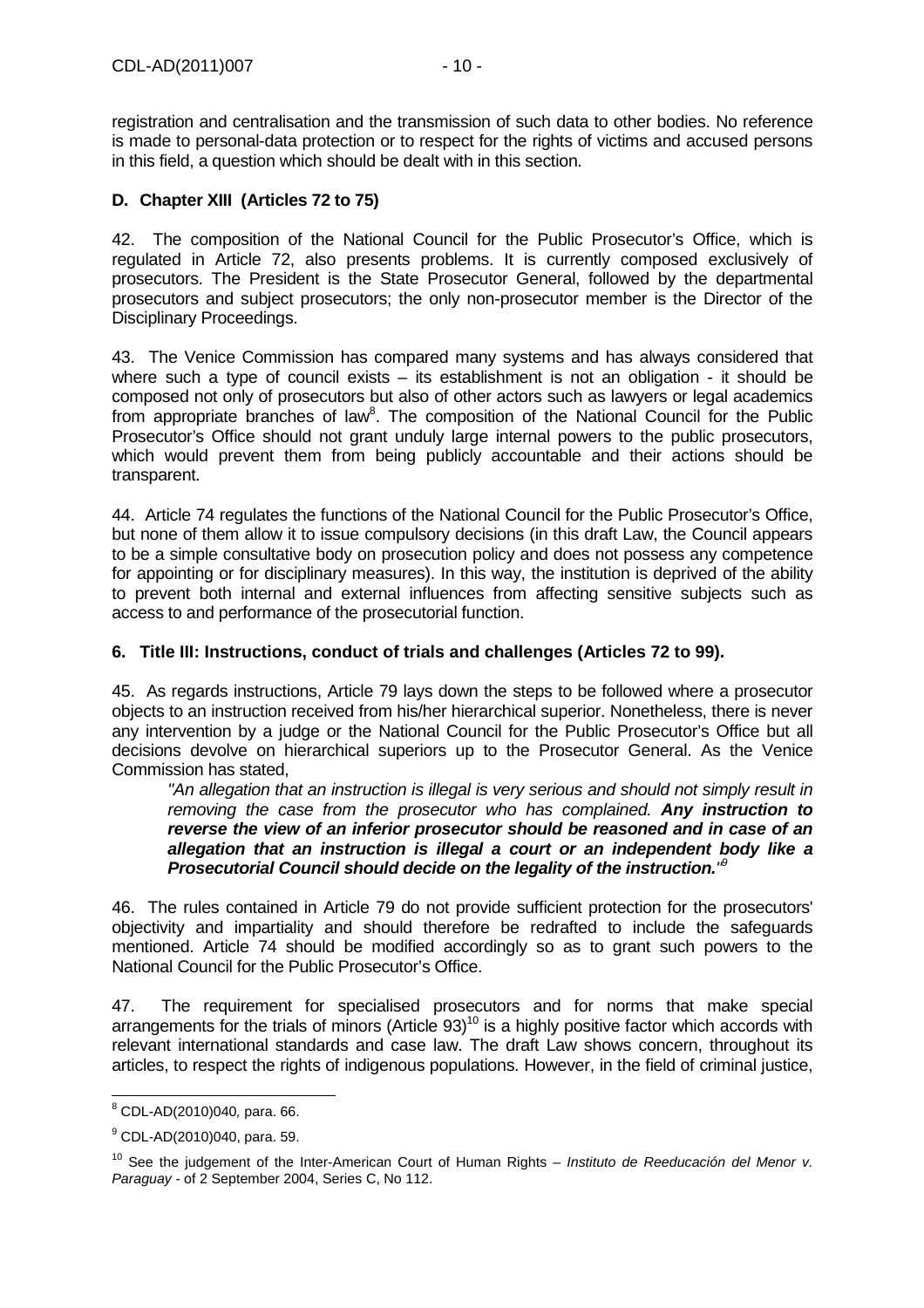it is good to note that the opinions of indigenous bodies or their representatives are not binding on prosecutorial decisions which aim at justice that respects constitutional and international standards of human-rights protection and at consistent and uniform application of the law by professionals appointed for this purpose (Article 96). Prosecutorial impartiality is ensured through a coherent system that allows the prosecutor to pull out of a case on his or her own initiative or through a challenge. This could be further improved from the procedural viewpoint by establishing channels of control external to the institution itself.

48. Article 99 provides for the possibility of being excused from a case by the Prosecutor General. However, if a case arises from which the Prosecutor General himself/herself wishes to be excused, this would be a very sensitive matter with an important political content. Clear rules should set out the mechanism for replacing him/her. Nevertheless, the question of replacing the Prosecutor General is not dealt with either in Chapter II of Title II or in Article 99. This is a shortcoming which should be addressed.

## **7. Titles IV and V: Investigative bodies and human resources (Articles 100 to 133)**

49. The draft Law opts for the setting up of an independent investigative body (Articles 101 et seq.). However, there is confusion about the division of powers with the Bolivian police. The police appear to co-operate with investigative units on an equal footing, but it is stated that where active members of the police are concerned they will be declared to be on permanent secondment. The relationship between the police and investigative units must be clearly defined.

50. The creation of these bodies (e.g. investigative units) requires the use of considerable economic and human resources. Furthermore, the establishment of a Department of Prosecutorial Management, Supervision and Assessment at the Public Prosecutor's Office is planned, which is responsible for assessing that prosecutors are carrying out their tasks properly. The Director is appointed directly by the Prosecutor General and the members may be prosecutors but do not need to be. It is not clearly stated how this body's assessment is made (Article 112 refers in paragraph 4 to verification tools and statistics) and this may lead to subjective judgments. The functioning of this body must be made clear and, in any case, it must be possible to revise its assessments of "satisfactory or unsatisfactory" before the competent judicial authority. It should be compared with Articles 126 and 127, which are vague and do not allow the concrete criteria used in the "subsystems" created to be established.

51. As regards assistance to victims, witnesses and officials, the protection of vulnerable groups, both minors and foreigners, and the gender aspect should be included in a provision in order to ensure their specific treatment, as provided by the case law of the Inter-American Court of Human Rights (IACtHR, judgment, Cotton field case v. Mexico, 16 November 2009, Series C, No. 205).

52. As regards the system for entering on a prosecutor's career, implementing regulations should clearly indicate the existence of objective proof such as written papers in the competitive examination concerned.

#### **8. Titles VI and VII: Disciplinary, administrative, economic and financial provisions (Articles 134 to 189)**

53. Articles 152 et seq establish a specific bodies within the Public Prosecutor's Office to deal with disciplinary proceedings. Due to their complexity, they risk to be over-burdened, something that should be simplified. The right to a fair hearing and access to an independent judge who will supervise the trial must not be infringed. It would therefore be advisable not to establish special courts for this purpose as these may lead to inequitable results both for the victim/private party through possible corporatism and for the prosecutor.